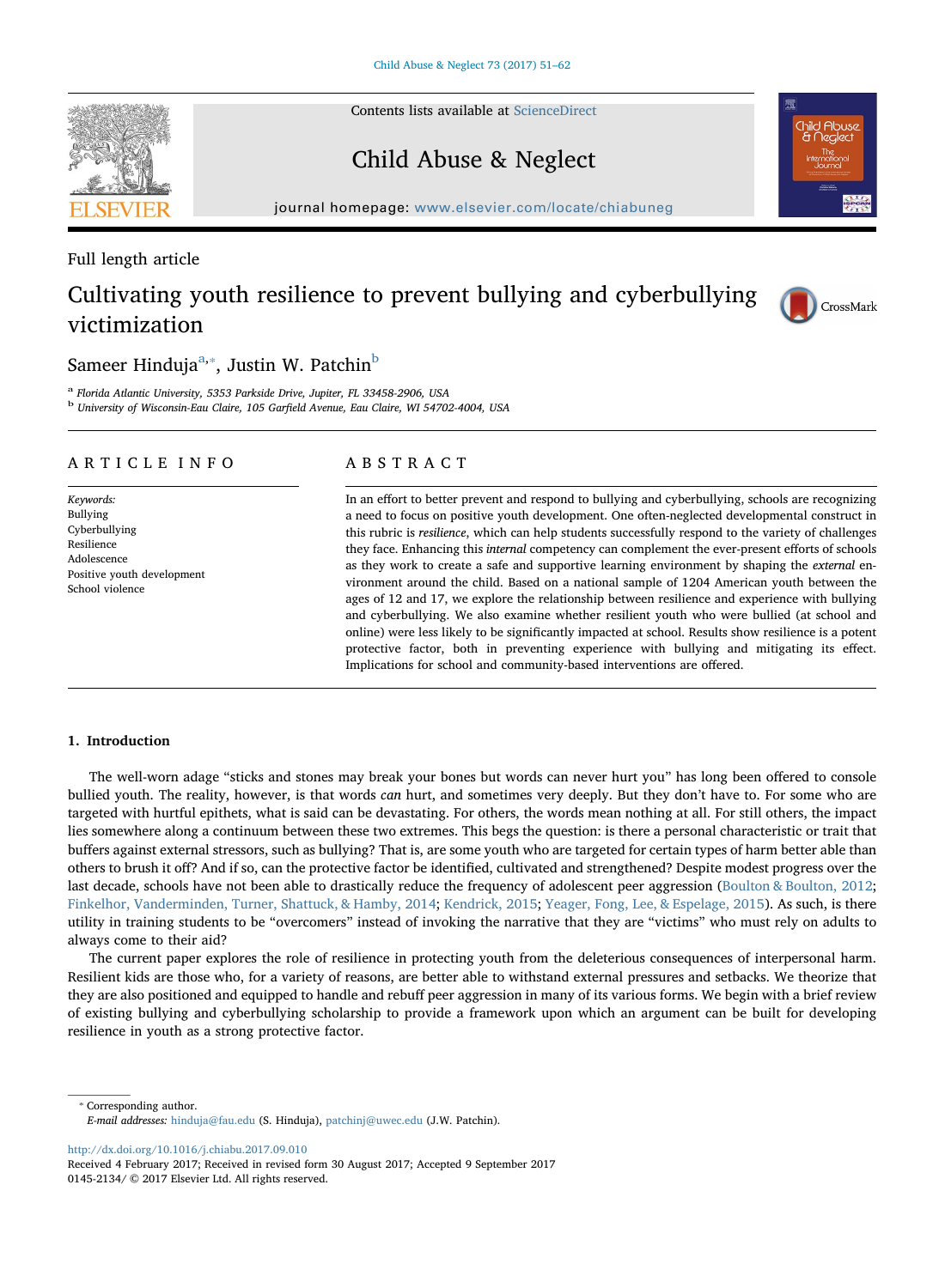#### 2. Adolescent bullying

In January of 2014, the United States Centers for Disease Control and Prevention, the Department of Education, and the Health Resources and Services Administration worked with a number of bullying experts across various fields to develop a uniform definition of bullying:

Bullying is any unwanted aggressive behavior(s) by another youth or group of youths who are not siblings or current dating partners that involves an observed or perceived power imbalance and is repeated multiple times or is highly likely to be repeated. Bullying may inflict harm or distress on the targeted youth including physical, psychological, social, or educational harm. (Gladden, Vivolo-Kantor, Hamburger, & Lumpkin, 2014:7)

In recent years, a couple of noteworthy studies in the United States have elucidated the proportion of youth who have experienced bullying at school. The National Crime Victimization Survey has been tracking bullying through its nationally representative School Crime Supplement since 1989 (National Center for Educational Statistics, 2011). In the 2014-15 school year, 20.8% (over 5 million youth ages 12–18) reported that they had been bullied at school (Lessne & Yanez, 2016). In addition, the Centers for Disease Control and Prevention's 2015 Youth Risk Behavior Surveillance (YRBS) found that 20.2% of students in grades 9–12 reported that they were bullied at school over the last year (Kann, 2016).

Consequences of bullying victimization identified in previous research include psychological and psychosomatic distress and numerous problematic emotional and social responses (Bauman, Toomey, & Walker, 2013; Klomek, Marracco, Kleinman, Schonfeld, & Gould, 2007; Kowalski & Limber, 2013; Seals & Young,2003; Takizawa, Maughan, & Arseneault, 2014). These include eating disorders, chronic illnesses, poor relationships, truancy, fear of going to school, and loneliness (Ericson, 2001; Kaltiala-Heino, Rimpelä, Marttunen, Rimpelä, & Rantanen, 1999; Striegel-Moore, Dohm, Pike, Wilfley, & Fairburn, 2002). Additionally, bullying victims also regularly experience feelings of vengefulness, anger, and self-pity (Borg, 1998; Camodeca & Goossens, 2004; Fekkes, Pijpers, & Verloove-VanHorick, 2004) as well as depression (Gámez-Guadix, Orue, Smith, & Calvete, 2013; Hawker & Boulton, 2000; Olweus, 1994b) and suicidal ideation (Bauman et al., 2013; Gámez-Guadix et al., 2013; Klomek et al., 2007; Mills, Guerin, Lynch, Daly, & Fitzpatrick, 2004). Research has also linked bullying victimization to behaviors such as vandalism, shoplifting, dropping out of school, drug use, fighting, and school violence (Gámez-Guadix et al., 2013; Rigby, 2003; Townsend, Flisher, Chikobvu, Lombard, & King, 2008; Ybarra, Diener-West, & Leaf, 2007).

Cyberbullying has been conceptually defined as: "willful and repeated harm inflicted through computers, cell phones, and other electronic devices" (Hinduja & Patchin, 2015a:11). This was informed by longstanding definitions of traditional schoolyard bullying, focusing on behaviors that are deliberate, occur repeatedly over time, and result in harm (Hinduja & Patchin, 2015b; Olweus, 1993). Simply, cyberbullying involves incidents where adolescents use technology to harass, threaten, humiliate, or otherwise hassle their peers.

With regard to prevalence, the aforementioned YRBS found that 15.5% of students reported that they were bullied electronically in 2015 (Kann, 2016). As a point of comparison, in the fall of 2013 a study reviewed all of the published articles available at the time (N = 73) that included prevalence rates for cyberbullying (Hinduja & Patchin, 2015a). Fifty-two of those included cyberbullying victimization rates. Rates across all of the studies ranged widely, from 2.3% to 72%, with an average of 21% of respondents cyberbullied at some point in their lifetimes.

Research has regularly linked cyberbullying to negative emotions such as sadness, anger, frustration, embarrassment, or fear (Brighi et al., 2012; Hinduja & Patchin, 2010c; Kowalski & Limber, 2013; Wang, Nansel, & Iannotti, 2010), and these emotions have been moderately correlated with delinquency and interpersonal violence among youth (Aseltine, Gore, & Gordon, 2000; Broidy & Agnew, 1997; Mazerolle, Burton, Cullen, Evans, & Payne, 2000; Mazerolle & Piquero, 1998). Furthermore, cyberbullying has been associated with low self-esteem, depression, suicidal ideation, academic difficulties, and experience with school bullying (Gini & Espelage, 2014; Hinduja & Patchin, 2007, 2008, 2009, 2010a; Kowalski & Limber, 2013; Patchin & Hinduja, 2010; Schenk & Fremouw, 2012; Ybarra et al., 2007; Ybarra & Mitchell, 2004). School delinquency and violent behaviors – such as assaultive conduct, carrying a weapon to school, and substance use – have also been connected to cyberbullying (Hay & Meldrum, 2010; Hinduja & Patchin, 2007; Nixon, 2014), although the comparatively few number of these studies underscores the need for more research in this area.

#### 3. Resilience

Traditionally, approaches towards bullying (and health in general) are pathogenic, inducing professionals to focus on mitigating risk factors and identifying and ameliorating the deficiencies in the lives of an individual (Garbarino, 2001). While this method has borne some fruit in terms of prevention by reshaping and reconditioning the environment around students (Ttofi & Farrington, 2012), a different paradigm may be necessary to make further headway in addressing the problem. Instead of focusing on the pathogen of bullying and the risk factors that make someone susceptible to victimization, a salutogenic approach is equally valuable – focusing on a student's strengths and assets (Antonovsky, 1996). This perspective, stemming from the field of developmental psychopathology, positive psychology, and positive youth development, suggests that youth have the inherent ability to handle many stressors that come their way (Cicchetti & Curtis, 2006; Masten, 2007; Seligman, 2002; Theron, Liebenberg, & Ungar, 2015), and lays the groundwork for the current theoretical premise.

Based on the need to develop "whole" children with the social competencies they critically need for personal and professional success, resilience researchers argue kids can learn to overcome adversity or "bounce back" from it when they face it while growing